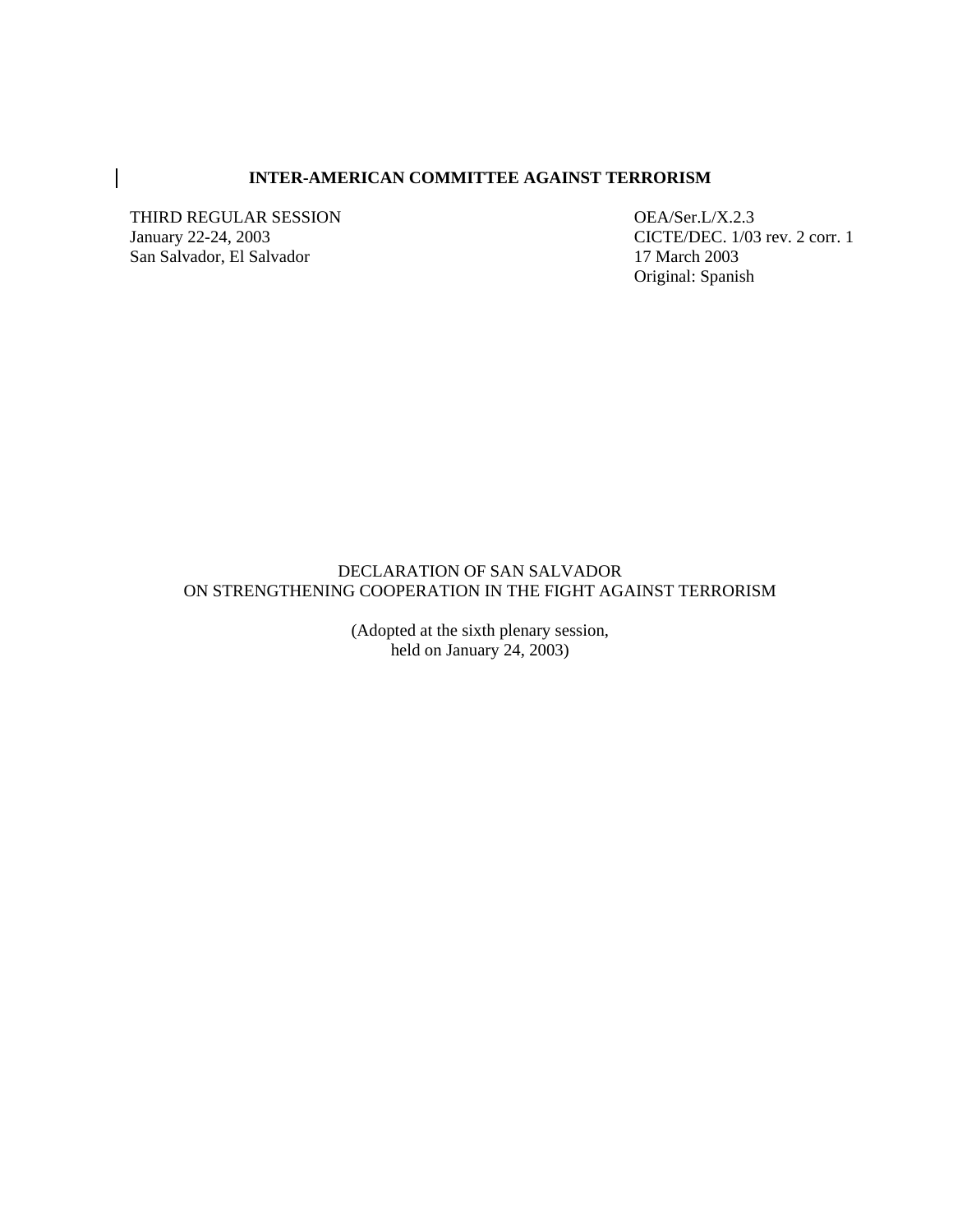## DECLARATION OF SAN SALVADOR ON STRENGTHENING COOPERATION IN THE FIGHT AGAINST TERRORISM

# (Adopted at the sixth plenary session, held on January 24, 2003)

 The member states of the Inter-American Committee against Terrorism (CICTE) of the Organization of American States (OAS), meeting at the third regular session, in San Salvador, El Salvador, from January 22 to 24, 2003,

CONSIDERING that terrorism attacks the values and principles that underlie inter-American order and the democratic institutions and freedoms protected and promoted by the OAS Charter, the Inter-American Democratic Charter, and other international instruments;

 RECOGNIZING the historic adoption by the General Assembly, at its thirty-second regular session, on June 3, 2002, of the Inter-American Convention against Terrorism and the deposit by various member states of their instruments of ratification, which strengthens the fight against terrorism; and

 RECOGNIZING also the singleness of purpose and points of agreement expressed during the dialogue of heads of delegation at the third regular session of CICTE, both with regard to strengthening cooperation in the fight against terrorism and its international, regional, subregional, and national aspects and with regard to emerging terrorist threats,

## DECLARE:

 1. That terrorism constitutes a serious threat to democratic values and to international peace and security.

2. That the links that often exist between terrorism and illicit trafficking in drugs, illicit trafficking in arms, and other forms of transnational organized crime aggravate this threat and are used by terrorist groups to finance and support their activities, which calls for stronger measures to prevent and suppress them.

3. That emerging terrorist threats, whatever their origin, such as the activities of international terrorist groups and threats to cyber-security, require ongoing dialogue among member states so that they may take effective preventive measures to anticipate and address them.

That member states have made considerable progress, and must continue to do so, in taking effective measures at the national level to prevent, combat, and eliminate terrorism as well as to strengthen cooperation in the fight against terrorism bilaterally, subregionally, regionally, and internationally.

 5. That the various initiatives adopted by subregional groups represent a valuable contribution for the Hemisphere in the fight against terrorism, and that such groups should continue to strengthen their cooperation and coordination in the CICTE framework.